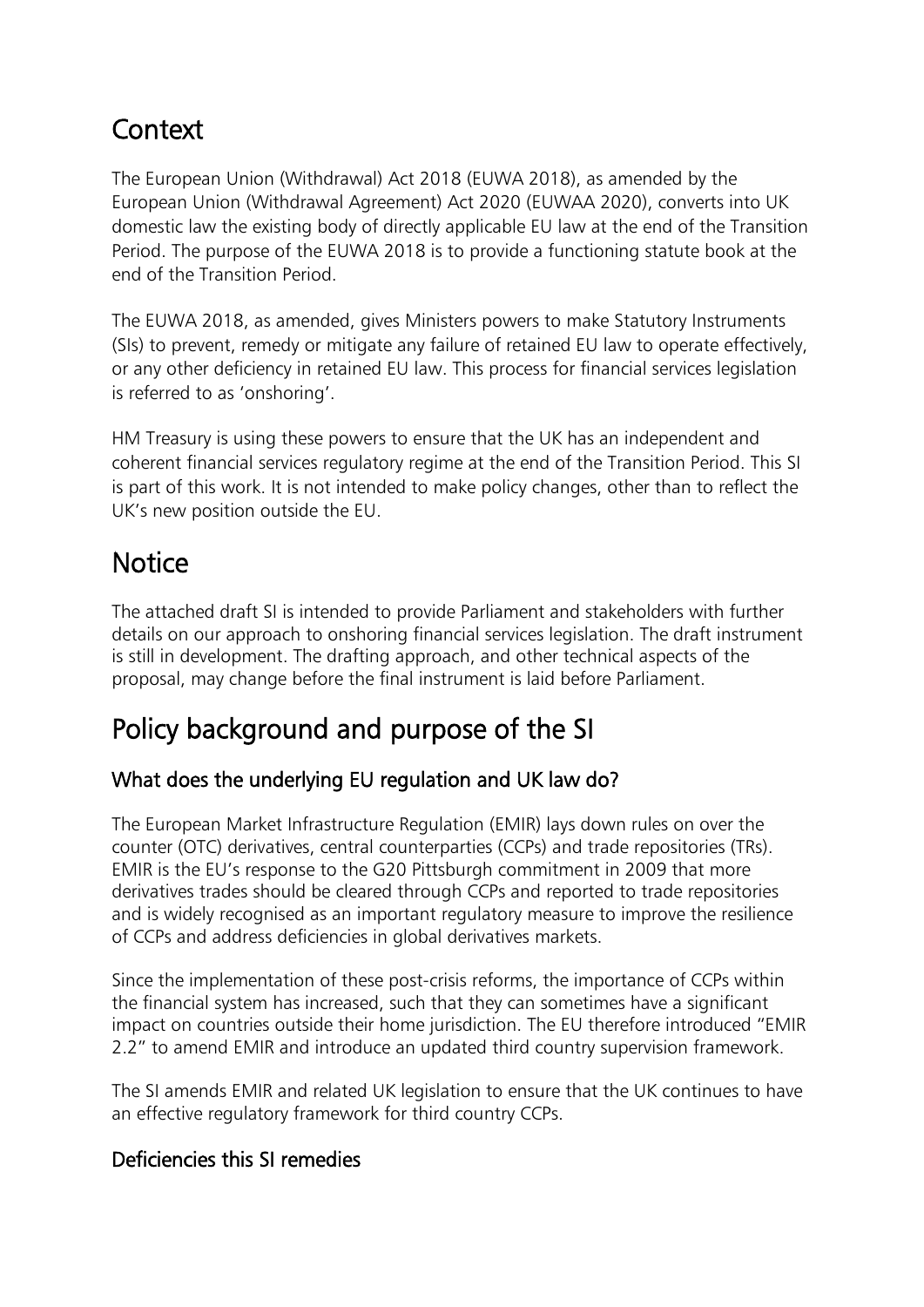Consistent with the government's objective of providing continuity to businesses and consumers as far as possible, the policy approach set out in the EMIR 2.2 legislation will not change after the UK has left the EU. However, to ensure that the EMIR regime continues to operate effectively once the UK is outside of the EU, certain deficiency fixes to the legislation will be necessary. These are explained below.

#### Transfer of functions

This SI ensures that requirements imposed by EMIR 2.2 continue to apply in the UK, and transfers new responsibilities from EU authorities to the appropriate UK authorities.

In the UK, responsibility for recognising third country CCPs has already been transferred from the European Securities and Markets Authority (ESMA) to the Bank of England. As EMIR 2.2 introduces new elements to the third country CCP recognition process, this instrument transfers the new responsibilities in this process from ESMA to the Bank of England.

#### **Tiering**

EMIR 2.2 empowers ESMA to tier third country CCPs according to their systemic importance to the EU as part of the recognition process. Tier 1 CCPs will continue to be supervised by their home regulator alone. Systemic CCPs will be recognised as Tier 2, expected to comply with certain requirements in EMIR, and subject to supervision by ESMA.

This instrument transfers responsibility for tiering to the Bank of England, who will be able to tier third country CCPs according to their systemic importance to the UK. This will be part of their existing responsibility for recognising third country CCPs.

#### Ongoing Supervision

This instrument transfers ESMAs new supervisory responsibility over Tier 2 CCPs to the Bank of England by extending the existing supervisory framework and tools which the Bank uses to supervise UK CCPs to also apply to third-country CCPs in certain cases.

In addition, this instrument ensures the Bank of England has the discretion necessary to sign appropriate and workable Memorandums of Understanding with third country competent authorities of recognised CCPs, to ensure the Bank of England is able to fulfil its supervisory obligations.

#### Location Policy

Under EMIR 2.2, ESMA can recommend to the Commission that a third-country CCP which is 'substantially systemically important' cannot offer some or all of its services to EU clearing members unless those services are offered from inside the EU (referred to as the "location policy").

This instrument transfers the power to use the location policy from the Commission to HM Treasury, following a recommendation from the Bank, and subject to appropriate procedural safeguards and transitional provisions.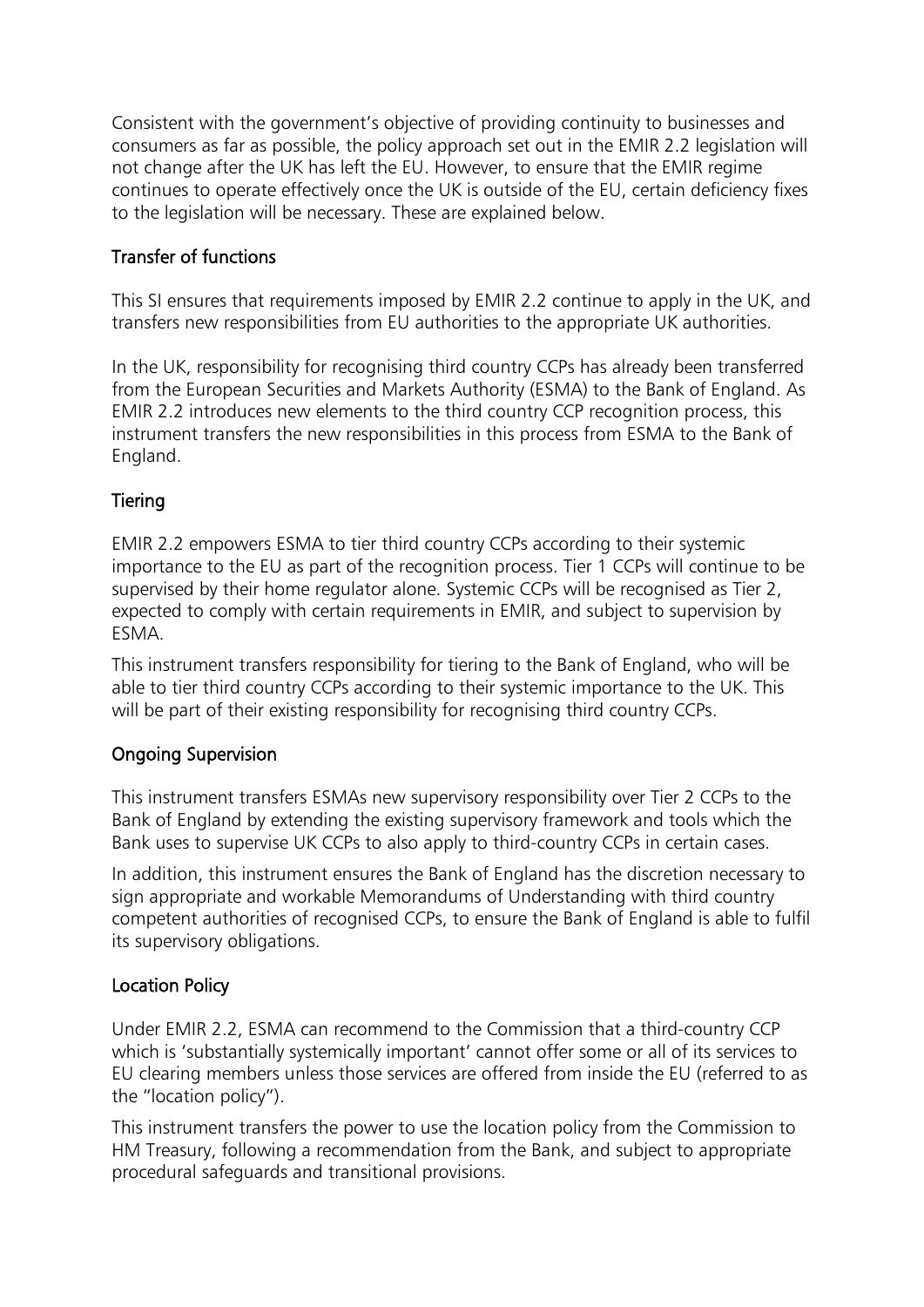#### Delegated Acts

EMIR 2.2 empowers the Commission to adopt several delegated acts to further specify how the framework will apply in practice, including more detail on tiering criteria and deference to the rules of home authorities ("comparable compliance").

This instrument transfers the two delegated acts mentioned above to the Bank of England to be made via binding technical standards. This is consistent with the Bank's existing responsibilities for safeguarding financial stability in general, and managing systemic risk in CCPs in particular.

#### Recognition powers during the Transition Period

In an earlier SI laid under the EUWA, HMT established a 'Temporary Recognition Regime' (TRR) to enable third country CCPs to continue their activities in the UK after exit day for a period of three years while their recognition applications are assessed.<sup>[1](#page-2-0)</sup> In addition, this SI empowered HM Treasury to make equivalence decisions, and the Bank of England to make recognition decisions, ahead of Exit day. This instrument updates these recognition powers to allow the Bank to assess those third country CCPs that have already applied for recognition in line with the new EMIR 2.2 provisions before the end of the Transition Period.

#### Relevant Rulebook and Binding Technical Standard changes

The instrument transfers powers to the Bank of England to make binding technical standards. This is in line with the approach that the government has set out in the Financial Regulators' Powers (Technical Standards etc.) (Amendment etc.) (EU Exit) Regulations 2018 (S.I. 2018/1115), in which legislative responsibility for Level 2 technical legislation in financial services will be transferred to the financial regulators.

The Bank will update their rulebook and relevant BTS to reflect any changes introduced through this SI. This will ensure they will operate at the end of the transition period.

### **Stakeholders**

This SI will impact CCPs which are established in third countries, in particular those that are likely to be recognised as a tier 2 CCP by the Bank of England, as they will face additional supervisory oversight from the Bank. This instrument does not make any changes to the regulatory or supervisory framework for firms based in the UK.

### Next steps

**.** 

HM Treasury plans to lay this instrument before Parliament in the Spring.

<span id="page-2-0"></span><sup>&</sup>lt;sup>1</sup> An interim list of the third country CCPs which have entered this regime is available here: [https://www.bankofengland.co.uk/-/media/boe/files/financial-stability/financial-market-infrastructure](https://www.bankofengland.co.uk/-/media/boe/files/financial-stability/financial-market-infrastructure-supervision/interim-list-of-third-country-ccp)[supervision/interim-list-of-third-country-ccp](https://www.bankofengland.co.uk/-/media/boe/files/financial-stability/financial-market-infrastructure-supervision/interim-list-of-third-country-ccp)